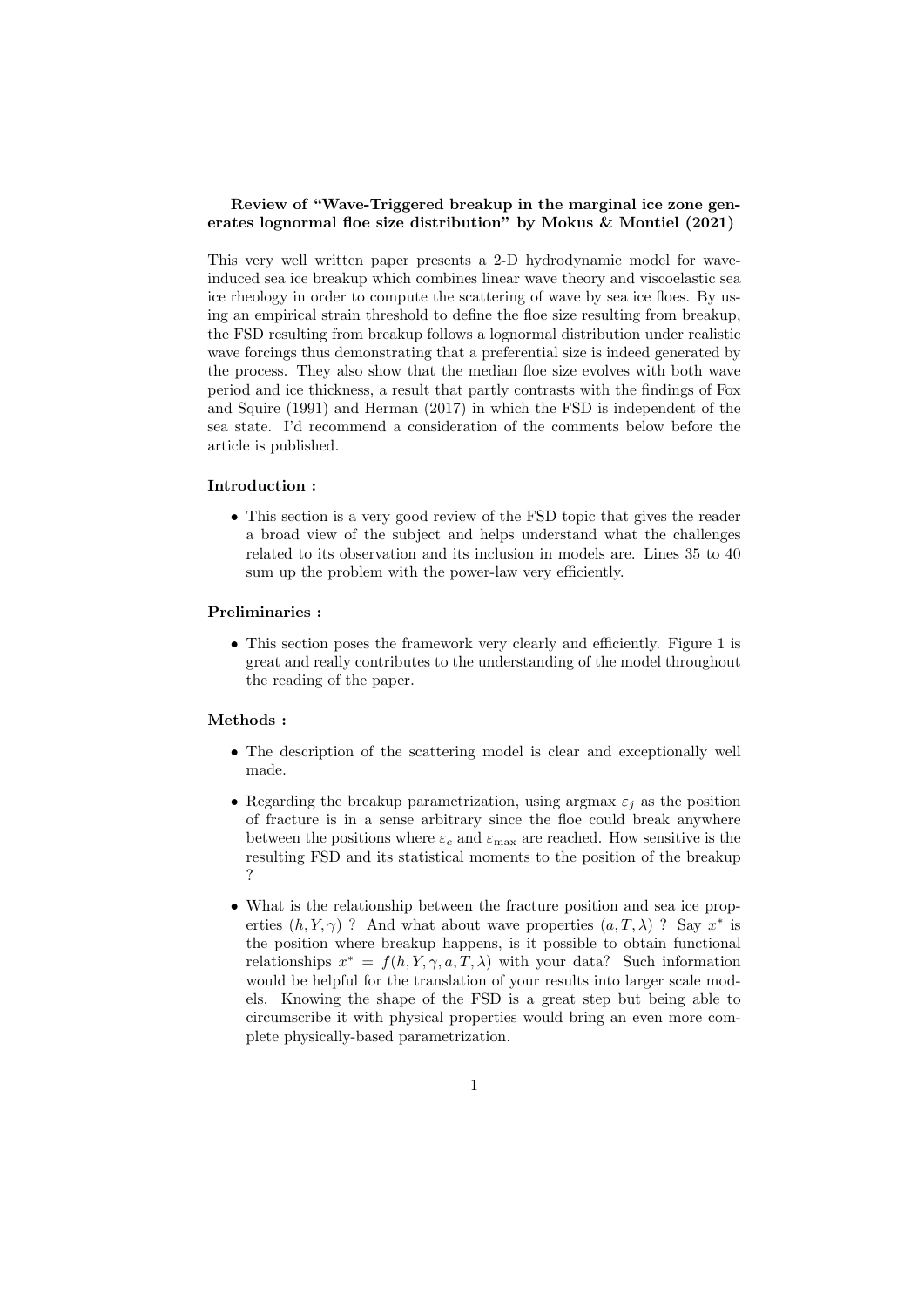- Figure 2 illustrates well and concisely the algorithm.
- In table 1, a value of 6 GPa for sea ice Young's modulus is displayed. Where does this value come from and how is the FSD affected by it ?

#### Monochromatic forcing :

• Figure 3 is great to get grasp the physics of the problem as it is formulated in the paper but one key aspect regarding strain is missing in my opinion. To be more specific, how is the strain distributed spatially in floes and how does that evolve in time ?

Main comment : The principal concern I have with this paper is on how the FSD is built since this could have heavy repercussions on its shape and thus on the title of the paper. There are indeed many ways to compute the FSD, which are toroughly analyzed by Stern et al. (2018), and none is really better than another. But, depending on what it the goal of the paper is, which seems here to be "[aimed] at being a step towards parametrization of waveaction in FSD-evolving models", a particular way of computing the FSD can be advantageous. The mention of "histogram of the length" in the caption of figure 3 makes me believe that the probabilities of each floes are computed using the frequency of observation in the model. Dumas-Lefebvre and Dumont (2021) have shown that using the frequency of observation of the floes to build the FSD may lead to a bias on the estimation of the modal size and incidentally on the shape of the FSD. We have proposed using the partial concentration, which is the definition of both the ITD (Hunke and Lipscomb, 2010) and more recently the FSD (Bateson et al., 2020) used in global sea ice models, rather than the frequency of observation to compute the probability densities of each floe size category. With this framework, we have obtained a FSD that i) has a significantly different shape than with the frequency of observation approach, ii) a distribution mode that better corresponds with what can be seen visually in observations and iii) a FSD that is directly translatable to larger scale models.

With that in mind, could you describe how the FSD is obtained? Secondly, I strongly suggest to re-compute your FSDs with the partial concentration approach since it could have an impact on the shape of the distribution and would then alter the title of the paper. For the mathematical details of the computation, I refer you to Dumas-Lefebvre and Dumont (2021) and if you have any questions, do not hesitate to reach out to me.

#### Forecast based on fitted parameters

• Figure 7 does a great job at showing how the parameter vector and modal floe size evolve relative to wave height, ice thickness and strain threshold. Can your model give insight on how are the waves and sea ice properties respectively responsible of the modal floe size, minimal and maximal sizes as well as the spread of the distribution ?